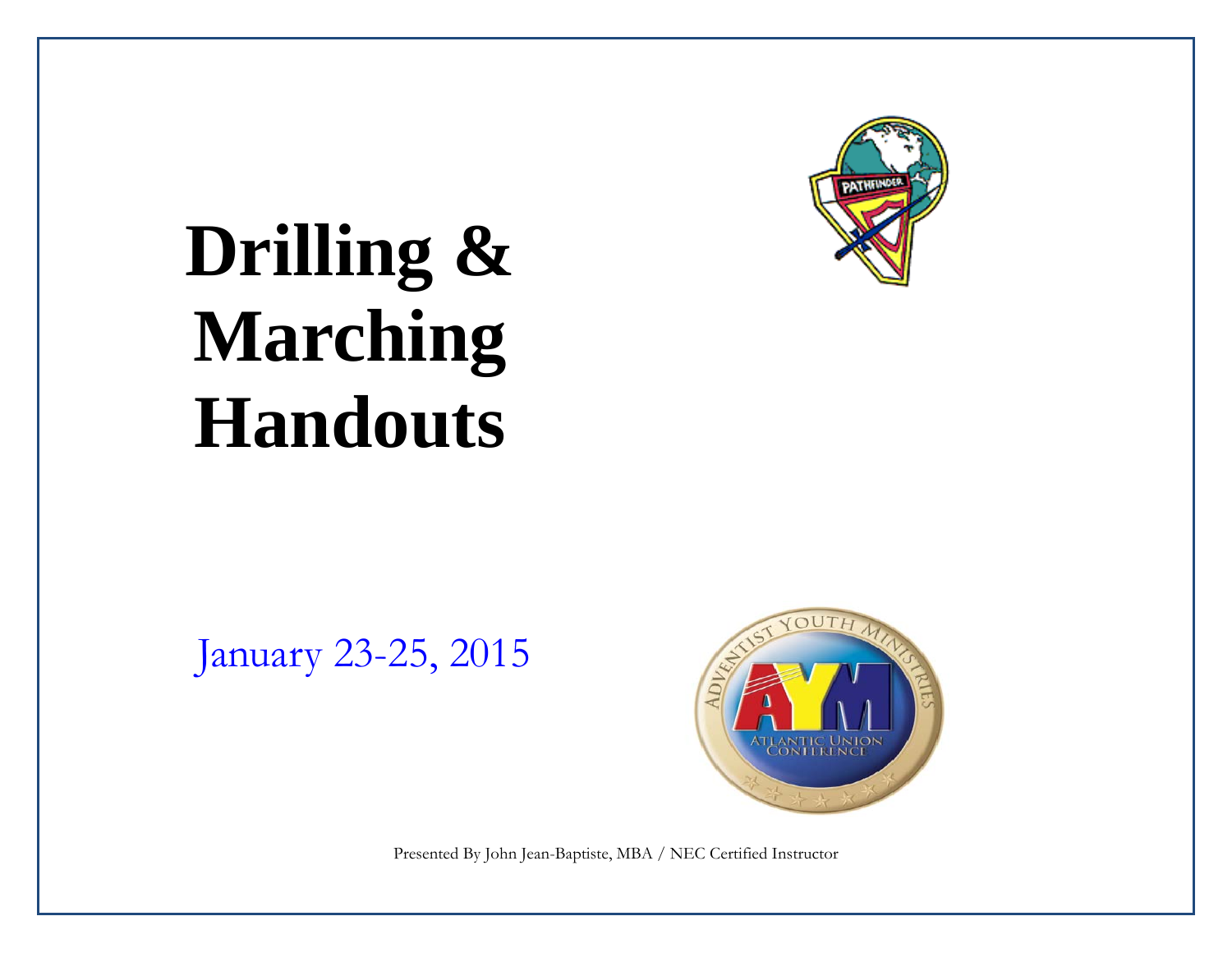*Purpose* To allow the Drill Leaders in the Atlantic Union Conference to foster good leadership skills and spiritual habits that will ultimately help to win souls for Christ. This will also enable the youth of our church to be more effective in their Drilling & Marching ministries. As a result, it will help to create knowledgeable leaders in our federated areas.

*Objective* – To train Drill leaders to meet the standards set forth by the Atlantic Union Pathfinder Federation. This will enable each individual to impart everything that they have learned on a local level in their pathfinder clubs.

#### **Drilling and Marching Training**

- *Basic Pathfinder Ceremonies, Inspections & Uniform Guidelines*
- *Flag Courtesy & Guidon Procedures*
- *How to Create a Drill Team*
- *Advanced Drilling & Marching*

#### *General Sessions*

- *Ministry in the Making*
- *Where does God fit in?*
- *Creative Events and Outreach*
- *Competitions and Exhibitions*
- *Physical Fitness and Demonstrations*

Presented By John Jean-Baptiste, MBA / NEC Certified Instructor